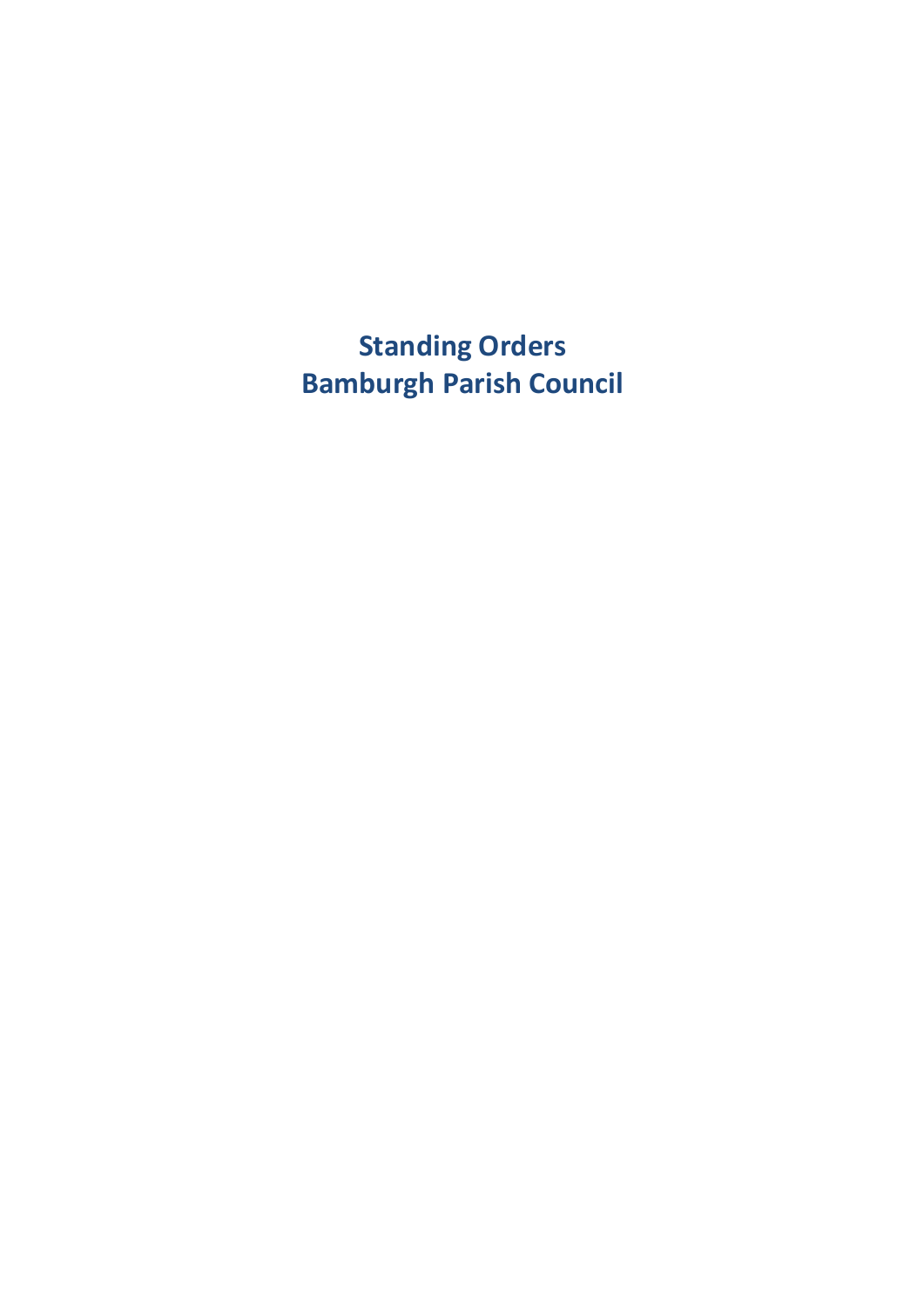# **1. Councillors**

- 1.1. Following election or co-option to the Council, each Councillor will be issued with a copy of the Code of Conduct and Standing Orders and other relevant briefing material for the Council. They will sign the form of Declaration of Acceptance of Office in the presence of the Clerk of the Council, or of a Councillor who has been specifically designated by the Council for this purpose.
- 1.2. All Councillors will observe the Code of Conduct at all times when on Council business and no member will act in such a way that will bring the Council into disrepute, behave offensively in meetings, or obstruct the Council's business.
- 1.3. The Code of Conduct adopted by the Council will define when a Councillor declares a Disclosable Pecuniary Interest and Other Interests in an item for discussion at a Council meeting. The Councillor will declare that interest and the nature of the interest at the earliest opportunity.
- 1.4. On receipt of a written application from a councillor, the Council may grant a dispensation to him or her to speak and (if agreed by the Council) to vote on a matter in which he or she has an interest. The Council will record in the minutes the details of the dispensation, which is granted, for public inspection.

# **2. Annual Meetings**

- 2.1. If the Annual Meeting is in an election year it must be held within 14 days after that election. If it is not an election year, then the annual meeting will take place on an appropriate day in May.
- 2.2. If the outgoing Chairman is available, then he/she will preside until a new Chairman has been elected. The first business of the Annual Meeting will be the election of the Chairman (and Vice Chairman, if appropriate) and to receive their acceptance of office.
- 2.3. The retiring Chairman will report on the activities of the Council for the preceding year.
- 2.4. In addition to the business in 2.2 and 2.3 above, the business of and requirements for an annual meeting will be subject to the same provisions as are specified for council meetings in section 3, below.

# **3. Meetings**

3.1. Meetings will be held in appropriate, accessible accommodation. Unless no other accommodation is available the meetings will not be held in premises used for the supply of alcohol.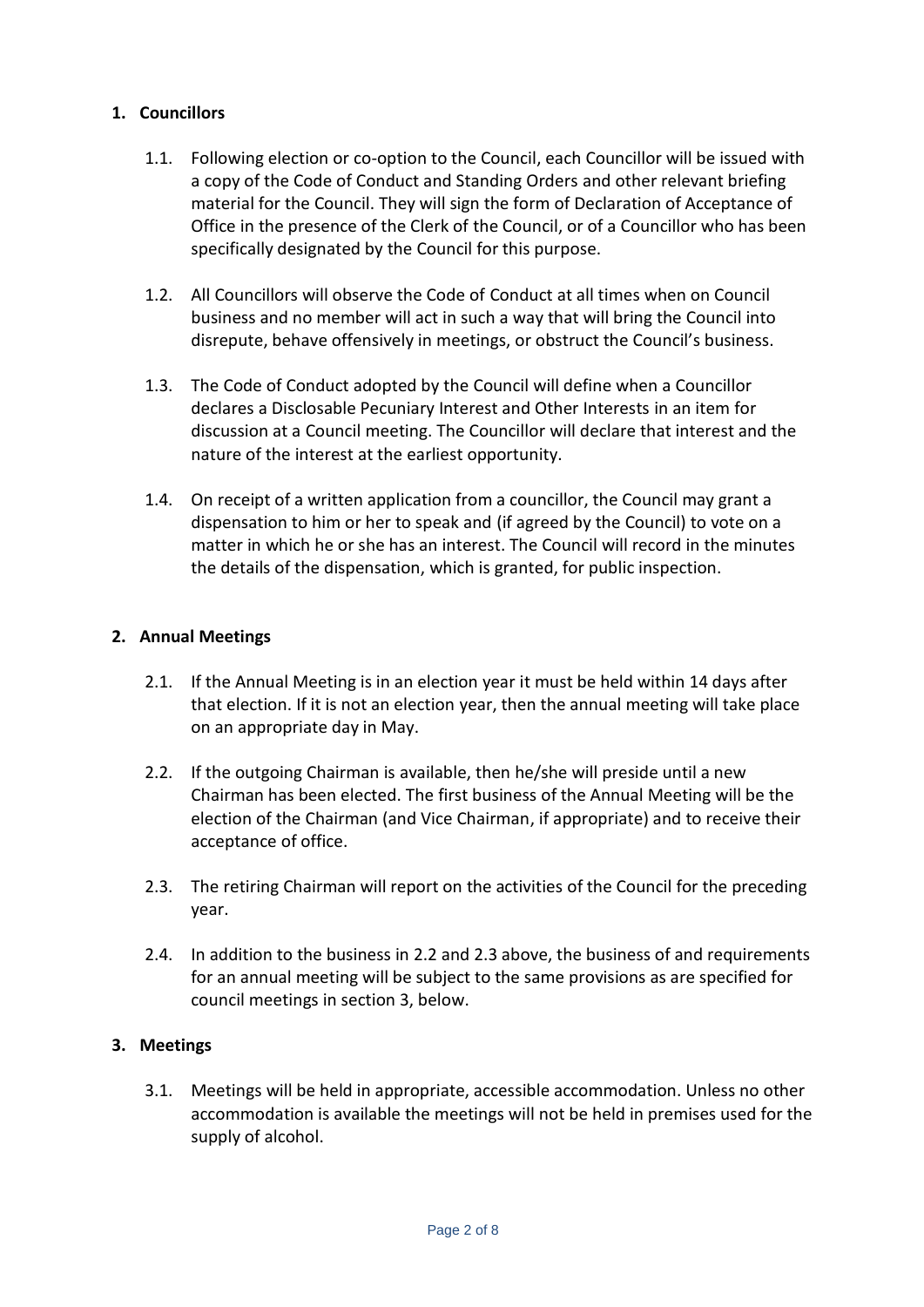- 3.2. An agreed frequency of meetings will be decided at the Annual Meeting and Councillors will be advised of the meetings by the issue of a summons and agenda delivered by post or by hand. The agenda may be delivered by email provided the Council has previously agreed to this. In any case the agenda must be issued at least three clear working days before the meeting. The requirement for the issue of the summons and agenda also applies to additional ordinary meetings or extraordinary meeting should they be required.
- 3.3. Public notices will be posted in conspicuous places informing members of the public of the venue, time, date, and business to be transacted at the meeting. The notice will be posted at least three clear working days before the meeting.
- 3.4. Meetings will be open to the public and press, but they may be temporarily excluded from the meeting if the business is regarded as confidential.
- 3.5. The public may record and transmit electronically the proceedings of a meeting of the Council and of any of its committees. No recording may be made of the public who attend the meeting, or of matters that occur in the meeting-place immediately prior to or following the meeting, without the Council's prior consent.
- 3.6. Members of the public may speak at Council meetings at the discretion of the Chairman of the meeting.
- 3.7. The agenda for the meeting will be agreed by the Clerk, Chairman and Vice Chairman as appropriate. The agenda will always include an item to enable Councillors to declare interests. An opportunity for public questions will be made available immediately before the commencement of each meeting.
- 3.8. The Council may only take decisions on items clearly specified on the agenda; if agreed by the Chairman, any urgent items which are not on the agenda may be discussed, but no decision may be made at that meeting.
- 3.9. The Chairman of the Council will preside at the meeting and will be responsible for the conduct of that meeting. If the Chairman is not present, then the Vice Chairman will preside. If neither is present, then the first matter on the agenda will be the election of an appropriate Councillor who will chair the meeting. Whoever chairs the meeting will assume the duties of the Chairman for the meeting.
- 3.10. The quorum for the Council will be one third of the total Councillor places but in any case, not fewer than 3. If there be insufficient members present, then no business will be transacted, and a fresh notice will be issued to reconvene the meeting at a later date.
- 3.11. If at any time during the meeting it ceases to be quorate then the meeting will be adjourned, and any remaining business carried forward to the meeting when next convened.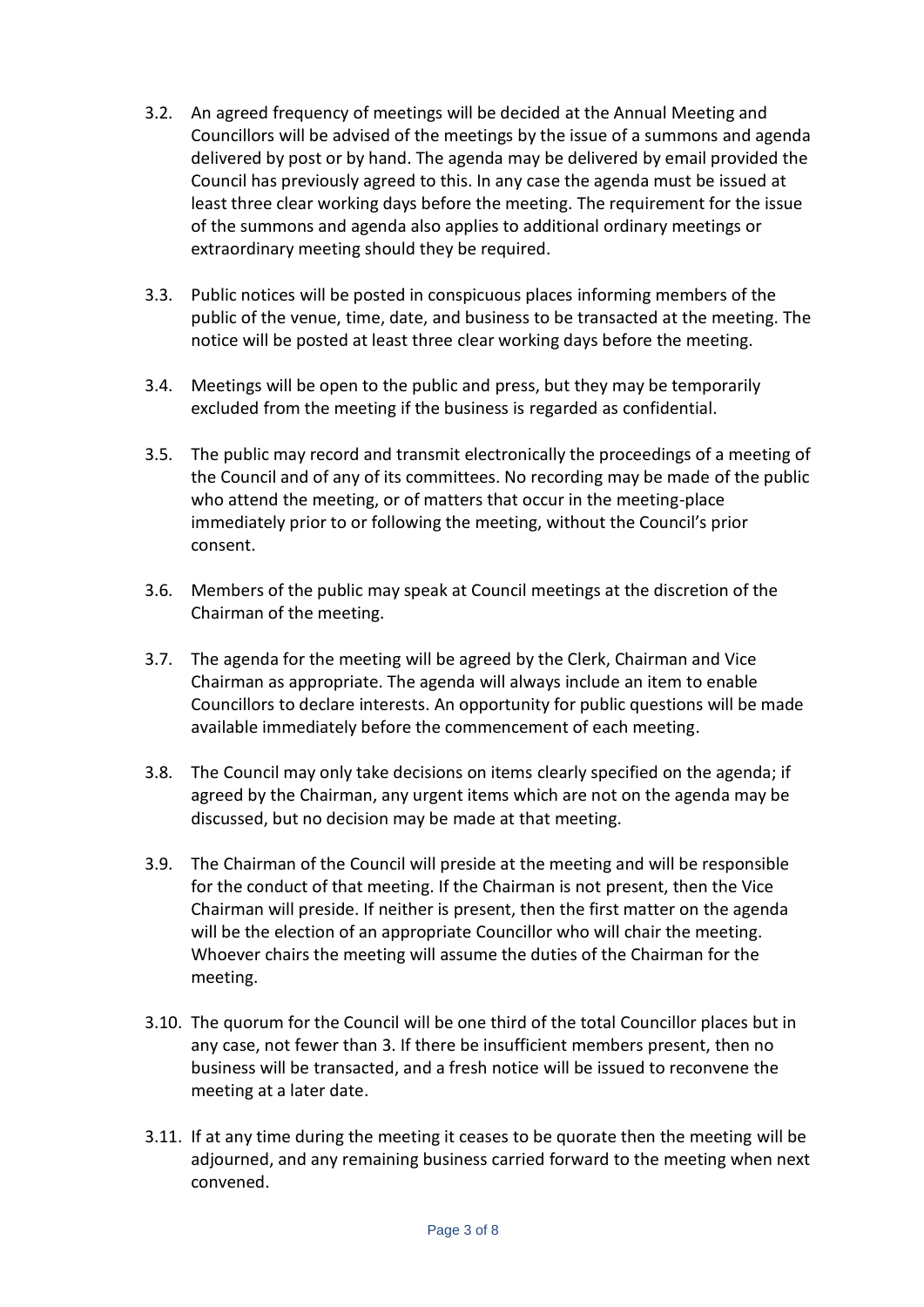- 3.12. Voting at the meeting shall be by a show of hands unless a majority of Councillors wants a ballot. Only the proposer and seconder will be recorded in the minutes unless a Councillor requests that their vote is noted. A Councillor may also request that the Clerk records how each Councillor has voted, including abstentions. Any request of this nature will be made before moving on to the next business.
- 3.13. In cases of equal votes, the Chairman (or other person presiding) will have a second or casting vote.
- 3.14. A minute of the meeting will be kept by the Clerk or other nominated person in the Clerk's absence. The minutes will record any decisions made by the Council. Draft minutes will be circulated to Councillors as soon as practicable, at the latest within three weeks after the meeting. Councillors will supply any suggested amendments after which the amended unapproved draft minutes will be made available to the public. The minutes will then be approved at the following meeting and signed by the person presiding at that meeting.

# **4. Emergency Business**

4.1. Should it not be appropriate to convene an extraordinary meeting then any emergency business will be handled by a designated person, usually the Clerk or Chairman. The scope of the delegated authority should be minuted and periodically reviewed. Actions will be reported promptly to the Council.

## **5. Finance**

## 5.1. **Responsible Finance Office (RFO)**

5.1.1. The Responsible Finance Officer is a statutory office and appointed by the Council. The Clerk of the Council will take on this role of managing the Council's financial affairs in accordance with Proper Practices.

## 5.2. **Estimates and Precept**

5.2.1. The RFO will compile estimates of income and expenditure annually for the Council's consideration. The Council will review the budget not later than the end of December in preparation for the precept being agreed and submitted to the Billing Authority no later than the end of January. During the year the budget will be reviewed against actual expenditure and income. Amendments to the budget will be discussed in Council and any changes will be minuted.

## 5.3. **Income and Expenditure**

5.3.1. The RFO will supply regular updates of income and expenditure throughout the year and detail actual figures against estimate. Significant underspends or overspends will be brought to the attention of the Council and action taken to address any discrepancies. Underspent revenue will be identified and earmarked to reserves by a Council resolution.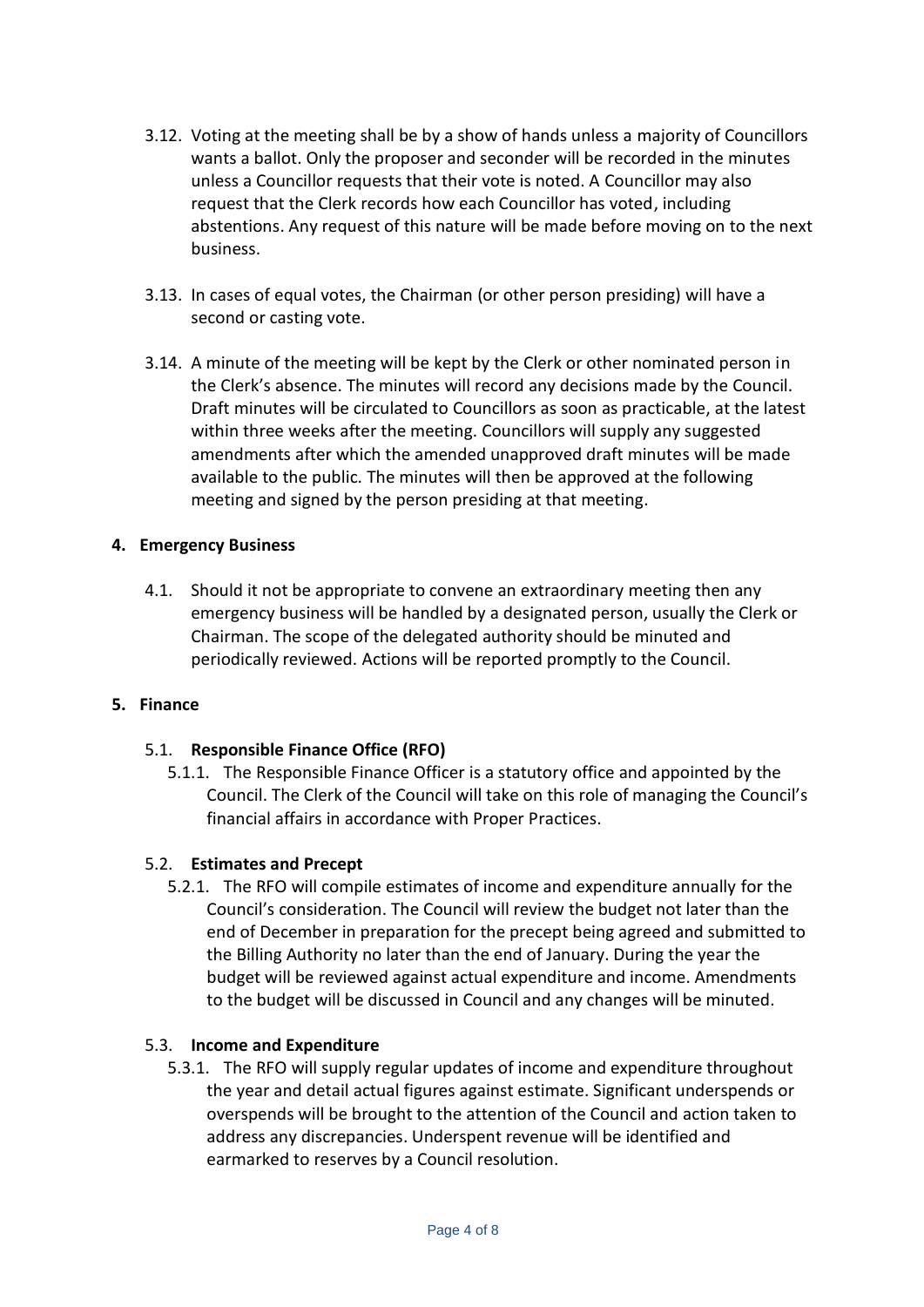# 5.4. **Accounting and Audit**

- 5.4.1. The RFO will determine all accounting procedures and financial records of the Council in accordance with the Accounts and Audit Regulations.
- 5.4.2. The RFO will complete the annual financial statements of the Council including the annual return as soon as practicable after the end of the financial year and will submit and report on them for approval by the Council. The Council will review them each year and ensure that there is an adequate, effective system of internal audit of the Council's accounting, financial and other procedures in line with Proper Practice.
- 5.4.3. An Internal Auditor will be appointed by the Council to carry out the work required to comply with the Proper Practice. The person appointed will be competent and independent of the operation of the Council.
- 5.4.4. The RFO will submit the Annual Return to the External Auditor by the due date, ensuring the return is complete.

## 5.5. **Banking Arrangements and Cheques**

- 5.5.1. The Council's banking arrangements, including the Bank Mandate, will be made by the RFO, and approved by the Council. They will be regularly reviewed for efficiency.
- 5.5.2. A resolution of the Council will nominate at least three members to be authorised by the Council to sign cheques.
- 5.5.3. All items of expenditure will be authorised by the Council and the payments approved. The RFO will examine invoices and verify and certify the expenditure. Cheques will be completed for all transactions and signed by two authorised Councillors.
- 5.5.4. Any utility bill may be paid by Direct Debit, provided that the instructions are signed by two authorised Councillors and reviewed at least every year.
- 5.5.5. If the Council resolves to operate 'electronic banking' arrangements, appropriate standing orders and financial regulations will be adopted, to conform with Proper Practices.

## 5.6. **Loans and Investments**

- 5.6.1. All loans and investments will be negotiated in the name of the Council and will be set for a period approved by the Council.
- 5.6.2. All borrowings will be in the name of the Council and will not be entered into until necessary approvals have been given. Any application will be approved by Council, especially the terms and purpose. These terms must be reviewed annually.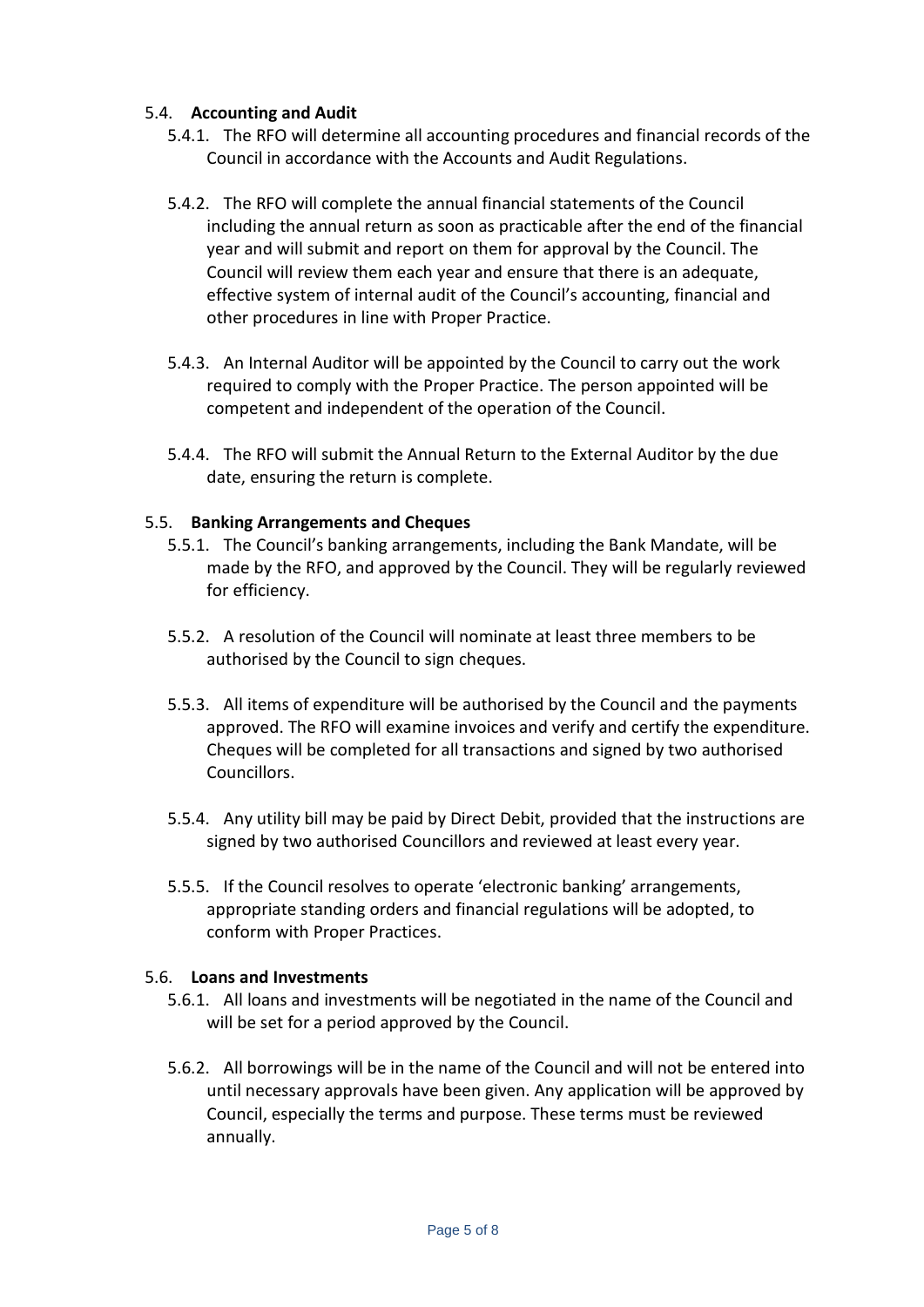5.6.3. All investments of money under the control of the Council will be in the name of the Council and all certificates or other documents will be retained by the RFO.

# 5.7. **Contracts and Purchase Orders**

- 5.7.1. An official order or letter will be issued for all work or services paid for by the Council. All Councillors and officers are responsible for obtaining good value for money at all times. An officer placing an order on behalf of the Council will ensure that good value and appropriate terms are obtained for the transaction.
- 5.7.2. Orders for values from £500 to £2000 require a minimum of two quotations; for values above £2000 three quotations are required. Contracts exceeding £50,000 require additional safeguards and will follow Proper Practice.
- 5.7.3. All orders and contracts which require quotations will be approved by the Council. While the Council is not obliged to accept the lowest quotation the reasons for accepting the quotation will be recorded.

## 5.8. **Assets**

5.8.1. The RFO will ensure that an appropriate and accurate Register of Assets is maintained by the Council. It will be reviewed at least annually**,** in conjunction with a health and safety inspection of assets if appropriate.

## 5.9. **VAT**

5.9.1. The RFO will promptly complete any VAT Return that is required. Any repayment claim due in accordance with the VAT Act 1974 section 33 will be made at least annually coinciding with the financial year.

## **6. Insurance**

6.1. Following the annual risk assessment, the Council will review the level of insurance cover and ensure it is adequate and appropriate for the activities of the Council. Minimum cover will include Public Liability, Employers Liability, Money and Fidelity Guarantee.

## **7. Risk Assessment**

- 7.1. A risk assessment will be undertaken annually of all the activities of the Council and a report approved by the Council. This assessment will also cover the appropriateness of the internal audit arrangements. The Risk Assessment will be reviewed annually and recorded in the minutes of the Council meeting.
- 7.2. If the Council undertakes a new activity not covered by the existing risk assessment an assessment will be undertaken before the activity commences.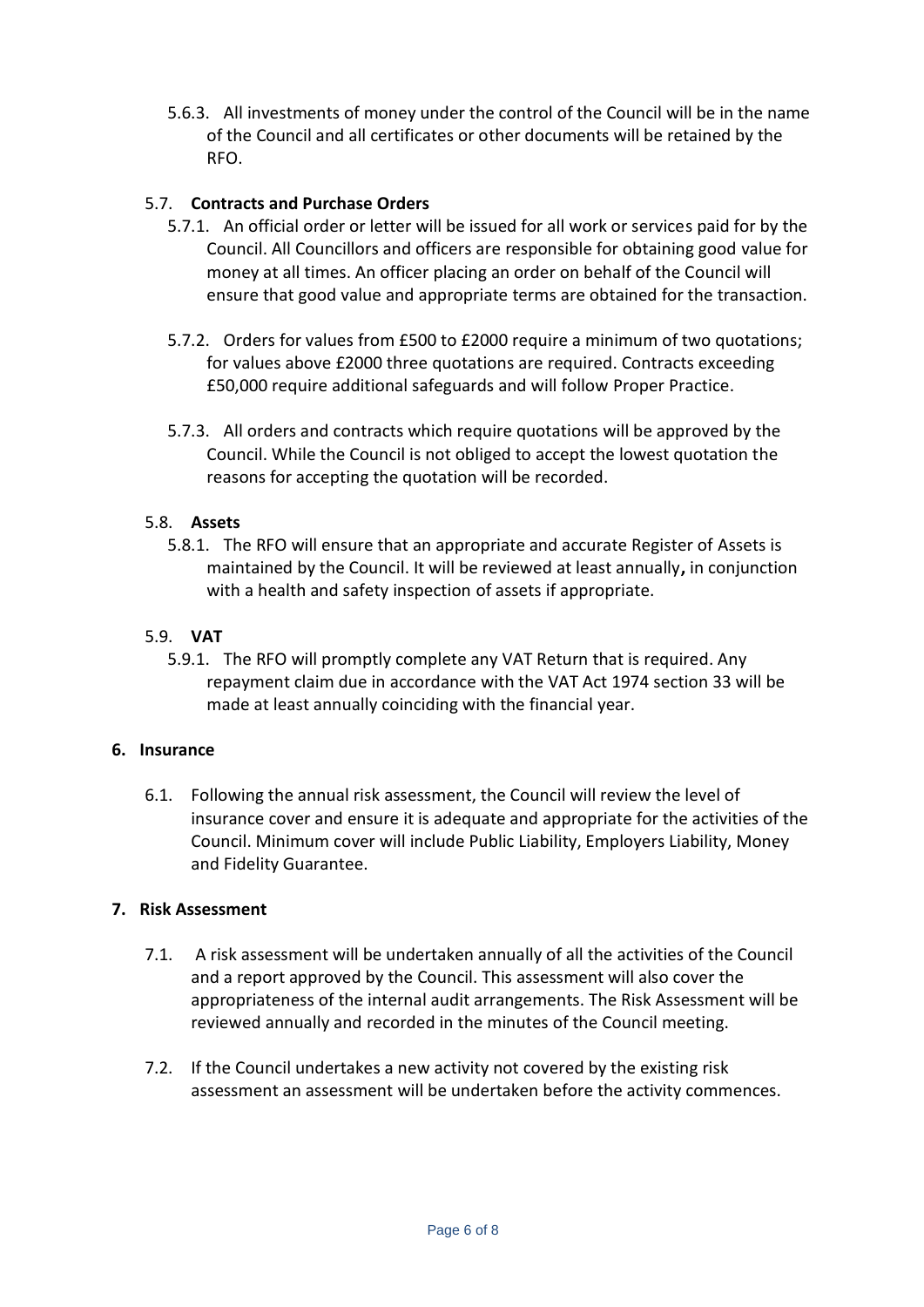# **8. Freedom of Information**

8.1. The Council is subject to the Freedom of Information Act and has adopted the Model Publication Scheme for Parish Councils. The Clerk will ensure the Council conforms to the requirements of the Act allowing public access to the appropriate documents. The Council should periodically review the procedure and scheme.

# **9. Clerk to the Council**

- 9.1. The Council may appoint a number of employees to assist it in the performance of its duties. The Council will appoint a Clerk to the Council which will be on an employed basis, unless the Clerk is a member of the Council, acting in an unpaid capacity.
- 9.2. The Clerk will act as the Proper Officer of the Council, and he/she will: receive the Declarations of Acceptance of Office and notices disclosing interests; sign documents on behalf of the Council and issue summons agendas and notices of meetings; receive and distribute plans and documents on behalf of the Council; and also advise the bank of changes to mandates with the bank.
- 9.3. The Clerk will act as Responsible Financial Officer or be responsible for managing a Finance Officer or other employees of the Council.
- 9.4. As an employee of the Council the Clerk is covered by employment legislation that deals with employment rights, discrimination in employment, unfair dismissal, redundancy, and similar matters. The Clerk will therefore have a contract of employment stating the terms and conditions under which he/she is employed. This will effectively be administered by the Chairman or designated Councillor acting with the authority of the Council. The Council must also have a Discipline and Grievance procedure in place

## **10. Committees and task-and-finish groups**

10.1. The Council from time to time may set up committees and task-and-finish groups to undertake work on behalf of the Council. The Council will set their Terms of Reference, and they will report periodically to the Council.

## **11. Alteration or Reversal of previous decisions**

11.1. Decisions of the Council will not be reversed within 4 months, except where a special item is placed on the agenda bearing the name of two Councillors and is considered and approved by the Council.

## **12. Standing Orders**

12.1. These and any other Standing Orders will be reviewed annually by the Clerk and the Chairman, and any amendments will be decided by the Council.